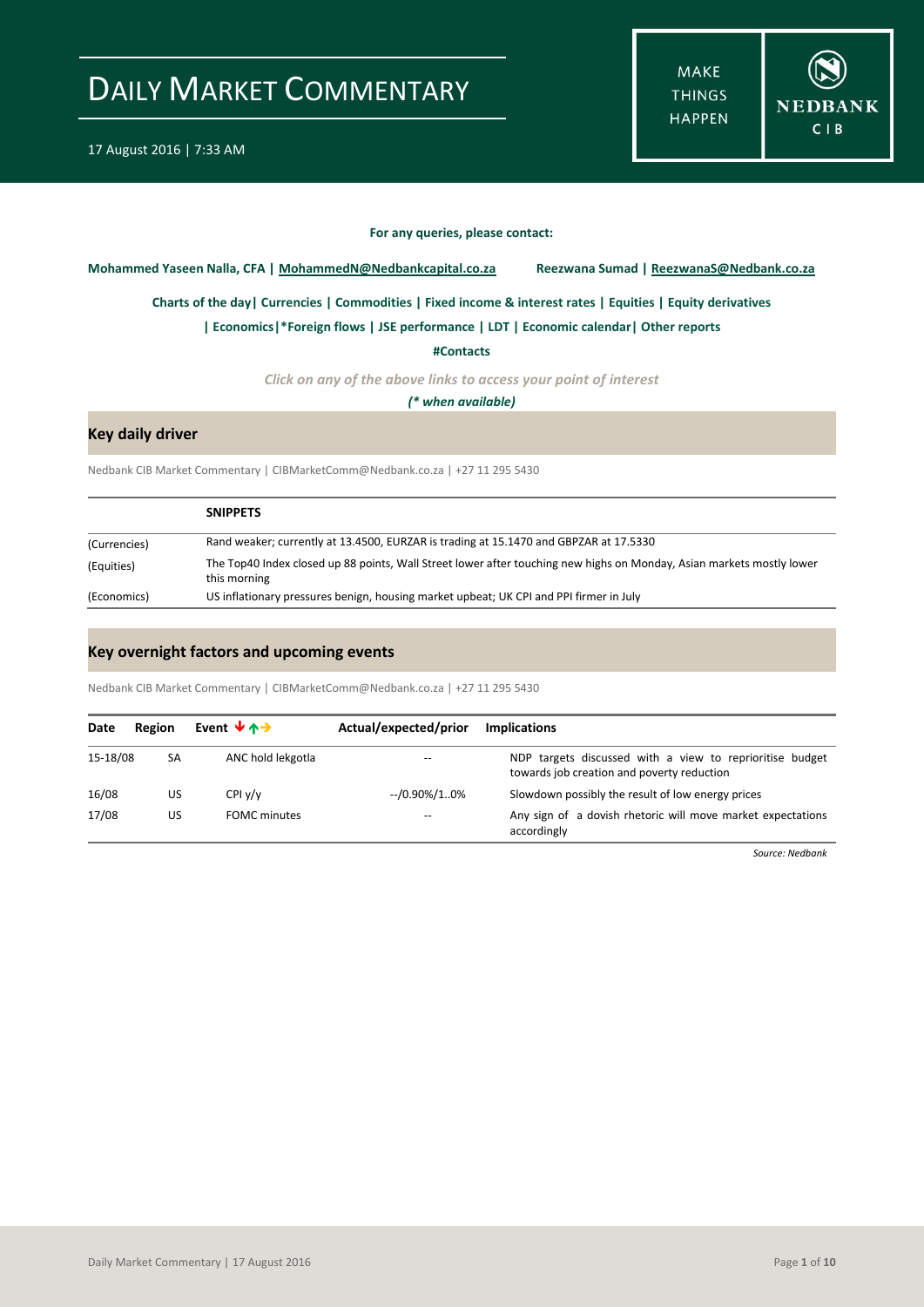

# <span id="page-1-0"></span>**Economics [back to top](#page-0-0)**

Nedbank CIB Market Commentary | CIBMarketComm@Nedbank.co.za | +27 11 295 5430

### **US**

- US Housing starts grew by 2.1% m/m in July, from 5.1% in June, better than forecasts of a decline of 0.8%. Building permits however, fell by 0.1%, from 1.5% growth previously. Permits of single family homes declined, but permits of multifamily homes edged marginally higher. Starts of both categories were marginally higher.
- CPI fell to 0.8% y/y in July, from 1% in June, worse than consensus of 0.9%. Sharp downward drivers of inflation were transport (deflation), non-durables, education and recreation. Services inflation remained positive but slowed, while the strong currency keeps import prices in deflation.
- Industrial production growth picked up to 0.7% m/m in July, from 0.4% and 0.3% previously and expected. The key driver being manufacturing activity. Production of durable goods edged lower while production of non-durable goods surged.

**Synopsis: Overall, growth remains relatively resilient in our view although we maintain that the Fed may well hold off from a rate hike this year with our central view being for a 25bps hike in the earlier part of 2017. The labour market remains upbeat, supporting consumer spending. However CPI is still too low to warrant any surprises in US monetary policy, with global event risks also posing a tail-risk to any Fed decision this year.**

#### **UK**

- UK CPI rose marginally, to 0.6% y/y in July, from 0.5% in June, in line with consensus. Goods deflation eased across most categories, and a key inflationary driver in July was prices of alcohol and tobacco. Services inflation edged higher.
- PPI surged to a positive 4.3% y/y in July, from -0.5% in June, better than consensus of 2%. Input food and fuel prices accelerated in July, as a result of the significantly weaker sterling.

**Synopsis: Uncertainty surrounding the Brexit will continue to hamper sentiment, however, the weak pound will likely affect trade and manufacturing activity positively in the near term because of the boost to competitiveness. The BOE has stressed the possibility for further interest rate cuts this year, to take the policy rate close to (but above) zero. Monetary policy will therefore be kept loose, given the deterioration in the UK's economic outlook.**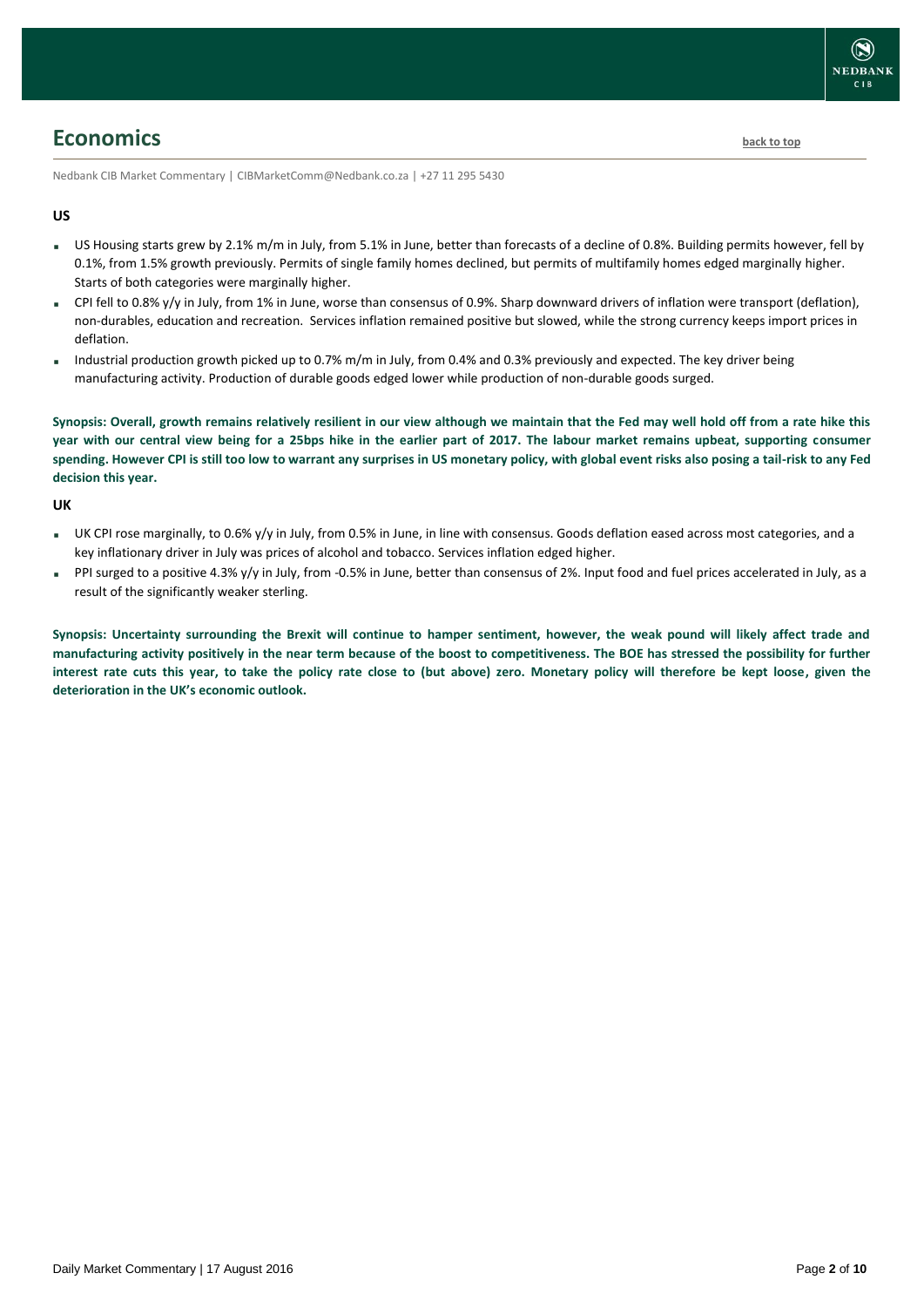

## <span id="page-2-0"></span>**Currencies [back to top](#page-0-0)**

Business Banking FX | +27 11 535 4003 | Corporate FX | +2711 535 4002 | Institutional FX | +2711 535 4005

- The local trading session opened with the rand trading in the high 13.20's, and the rand savouring renewed support initially trading to a best level of 13.2075, marginally short of the previous lows, however hawkish comments from the FED, which suggested that the markets were underestimating the likelihood of a hike in the U.S. This saw the local unit trade to a high of 13.3860 before closing the session at 13.3400. In the overnight session, additional comments from a FED member saw the rand track weaker; this morning trading to a high of 13.4565 in the Far East, currently at 13.4500, EURZAR is trading at 15.1470 and GBPZAR at 17.5330.
- Yesterday the international markets had a somewhat more active session, EURUSD traded from a low of 1.1180 to 1.1322 on the topside, this morning it is trading at 1.1262, but the majority of the major currency pairs encountering significant price action on the day. As the dollar found support, gold has again relinquished some of its recent gains, after closing the day at 1349.25 yesterday, this morning it is trading at 1342.00.
- Data releases scheduled for today, locally we have retail sales, from the U.K unemployment data, from the U.S mortgage applications, the FED Bullard to speak and the release of the FOMC minutes.
- After the comments from the FED over the preceding session, the markets are somewhat more cautious ahead of the FOMC minutes tonight and this scenario is likely to see risk remain firmly on the back foot ahead of this event.

| <b>Majors</b>                   | Last price | $\%$ $\Delta$<br>$-1d$ | $\Delta$<br><b>MTD</b>    | $\%$ $\Delta$<br><b>YTD</b> | <b>Month</b><br>trend | <b>USD</b> trend    |
|---------------------------------|------------|------------------------|---------------------------|-----------------------------|-----------------------|---------------------|
| <b>GBPUSD</b>                   | 1.30       | $-0.08$                | $-1.54$                   | $-11.59$                    | ⊕                     | USD strength        |
| <b>EURUSD</b>                   | 1.13       | $-0.02$                | 0.83                      | 3.69                        | ⇑                     | USD weakness        |
| <b>USDJPY</b>                   | 100.83     | 0.50                   | $-1.21$                   | $-16.11$                    | ₽                     | <b>USD</b> weakness |
| <b>USDAUD</b>                   | 1.30       | 0.35                   | $-0.95$                   | $-4.94$                     | ⊕                     | USD weakness        |
| <b>Rand crosses</b>             | Last price | $% \Delta$<br>$-1d$    | $\Delta$<br><b>MTD</b>    | $\%$ $\Delta$<br><b>YTD</b> | <b>Month</b><br>trend | <b>ZAR</b> trend    |
| <b>USDZAR</b>                   | 13.45      | 1.27                   | $-3.09$                   | $-13.14$                    | ⊕                     | ZAR strength        |
| <b>GBPZAR</b>                   | 17.52      | 1.21                   | $-4.56$                   | $-23.20$                    | ⊕                     | ZAR strength        |
| <b>FURZAR</b>                   | 15.15      | 1.25                   | $-2.31$                   | $-9.93$                     | ⊕                     | ZAR strength        |
| <b>AUDZAR</b>                   | 10.32      | 0.92                   | $-2.31$                   | $-8.60$                     | ⊕                     | ZAR strength        |
| <b>ZARJPY</b>                   | 7.50       | $-0.78$                | 2.06                      | $-3.43$                     | ♠                     | ZAR strength        |
| <b>African FX</b>               | Last price | $\%$ $\Delta$<br>$-1d$ | $\% \Delta$<br><b>MTD</b> | $\%$ $\Delta$<br><b>YTD</b> | <b>Month</b><br>trend | <b>ZAR</b> trend    |
| ZARMWK (Malaw ian kw acha)      | 53.57      | $-1.30$                | 3.40                      | 24.18                       | ⇑                     | ZAR strength        |
| ZARBWP (Botsw ana pula)         | 0.77       | $-0.86$                | 1.41                      | 6.08                        | ⇑                     | ZAR strength        |
| ZARKES (Kenyan shilling)        | 7.55       | $-1.27$                | 3.28                      | 14.19                       | ⇑                     | ZAR strength        |
| ZARMUR (Mauritian rupee)        | 2.62       | $-1.05$                | 2.86                      | 13.02                       | ♠                     | ZAR strength        |
| ZARNGN (Nigerian naira)         | 23.89      | $-2.16$                | 3.82                      | 85.56                       | ⇑                     | ZAR strength        |
| ZARGHS (Ghanian cedi)           | 0.29       | $-2.62$                | 2.94                      | 19.34                       | ⇑                     | ZAR strength        |
| ZARZMW (Zambian kw acha)        | 0.75       | $-0.05$                | 1.50                      | 5.36                        | ⇑                     | ZAR strength        |
| ZARMZN (Mozambican metical)     | 5.26       | $-1.62$                | 7.11                      | 69.67                       | ⇑                     | ZAR strength        |
| Source: Bloomberg & Nedbank CIB | Time       |                        | 2016/08/17 07:00          |                             |                       |                     |

Possible trading range in the rand today 13.3500 to 13.7000

*\*Please note that the sign on the % change reflects the change on the headline number. The narrative indicates the trend direction over the month. For trade in any of these currencies, contact our FX dealing desks*



#### **USDZAR**

*Source: Bloomberg, Nedbank*



### **EUR/USD**



*Source: Bloomberg, Nedbank*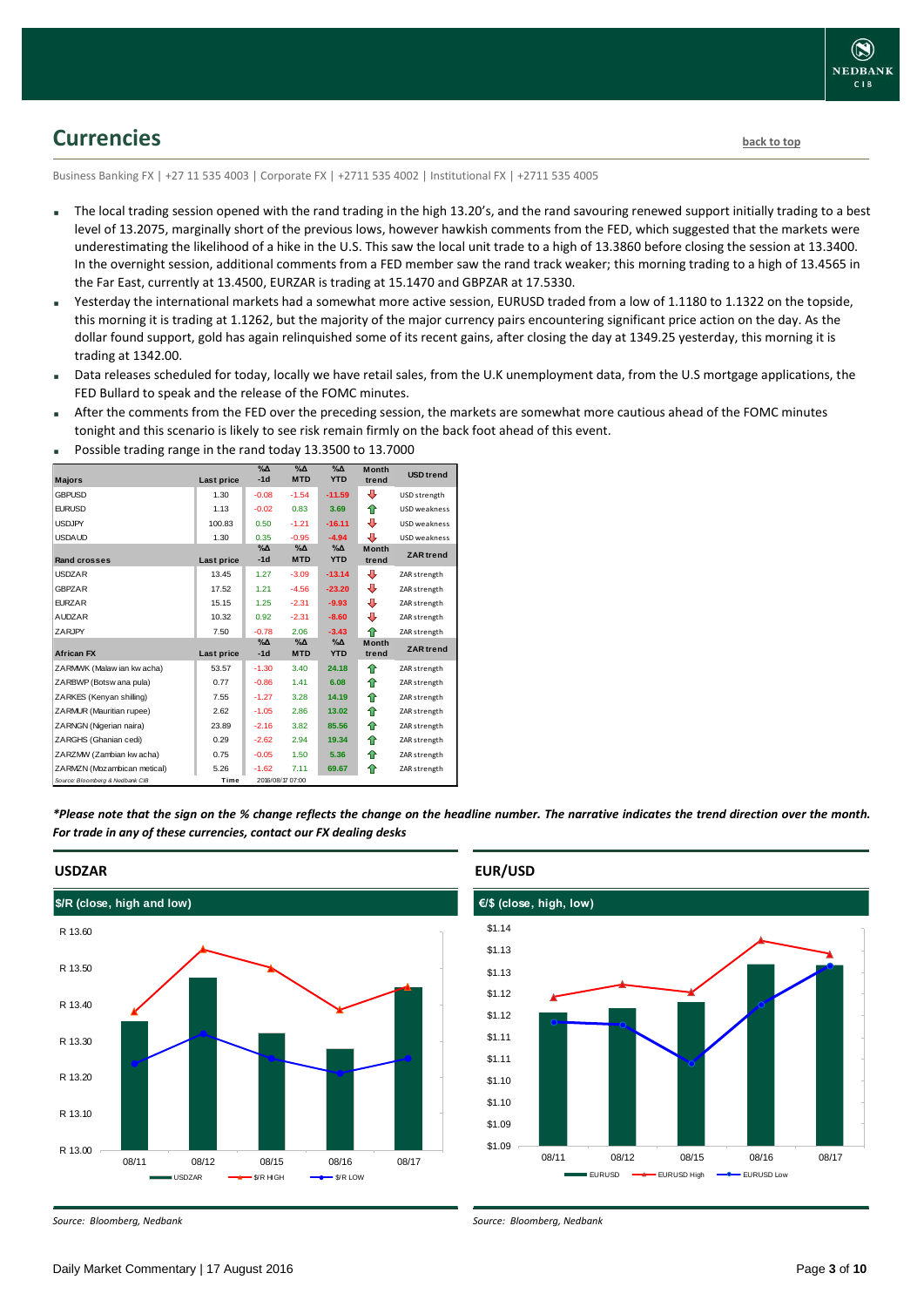# <span id="page-3-0"></span>**Commodities [back to top](#page-0-0)**

Nedbank CIB Market Commentary | CIBMarketComm@Nedbank.co.za | +27 11 295 5430| +27 11 535 4038

| <b>Commodities</b>              | Last price | $\% \Delta$<br>$-1d$ | $\% \Delta$<br><b>MTD</b> | $\% \Delta$<br><b>YTD</b> | <b>Month</b><br>trend |
|---------------------------------|------------|----------------------|---------------------------|---------------------------|-----------------------|
| Brent near future (\$)          | 48.84      | $-0.79$              | 15.03                     | 31.01                     | ⇑                     |
| WTI crude (\$)                  | 46.29      | $-0.62$              | 11.27                     | 24.97                     | ⇑                     |
| Gold spot (\$)                  | 1 342.96   | $-0.40$              | $-0.62$                   | 26.43                     | ⊕                     |
| Platinum spot (\$)              | 1 116.34   | $-0.35$              | $-2.81$                   | 24.93                     | ⊕                     |
| SA w hite maize spot (R)        | 4 0 66.00  | 1.30                 | $-3.35$                   | $-12.77$                  | ⊕                     |
| Source: Bloomberg & Nedbank CIB | Time       |                      | 2016/08/17 07:00          |                           |                       |

### **Platinum vs Gold Platinum vs. Gold**



*Source: Bloomberg*

## **Brent Crude vs West Texas Intermediate Brent Crude vs West Texas Intermediate**



*Source: Bloomberg*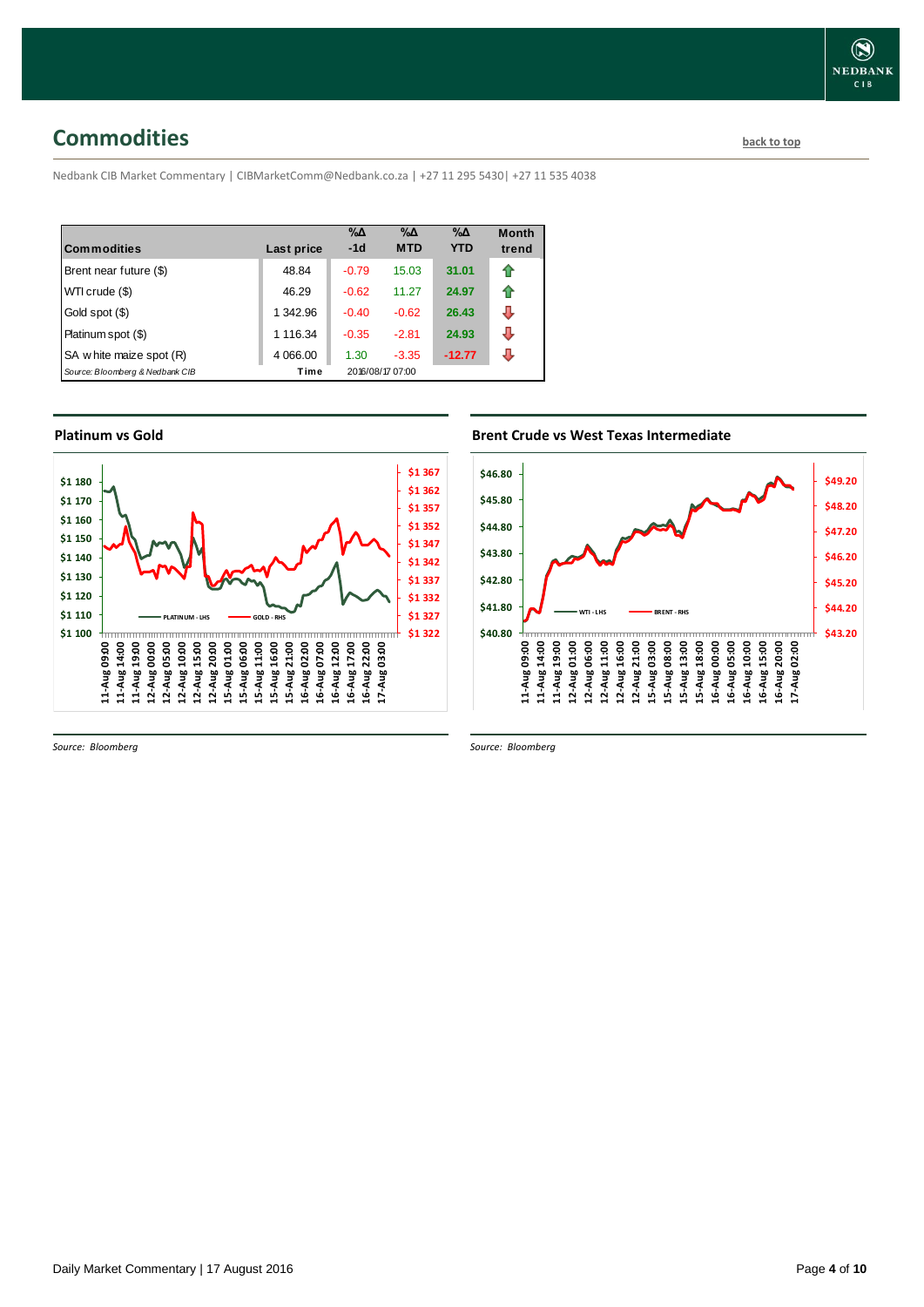# <span id="page-4-0"></span>**Fixed income and interest rates back to the line of the set of the set of the set of the set of the set of the set of the set of the set of the set of the set of the set of the set of the set of the set of the set of th**

|                                 |            | Δ                | Δ          | Δ          | <b>Month</b>            |                                  |            | Δ                | Δ          | Δ          | <b>Month</b> |
|---------------------------------|------------|------------------|------------|------------|-------------------------|----------------------------------|------------|------------------|------------|------------|--------------|
| <b>Bonds</b>                    | Last price | 1 <sub>d</sub>   | <b>MTD</b> | <b>YTD</b> | trend                   | <b>FRAs and Swaps</b>            | Last price | 1 <sub>d</sub>   | <b>MTD</b> | <b>YTD</b> | trend        |
|                                 | ℅          | bps              | bps        | bps        |                         |                                  | %          | bps              | bps        | bps        |              |
| R203-1.1 yrs                    | 7.55       | 13.30            | 6.30       | $-97.70$   | ⇑                       | 3X6 FRA                          | 7.42       | 5.00             | 2.00       | 0.50       | ⇑            |
| R208-4.6 yrs                    | 7.92       | 0.30             | $-18.00$   | $-148.80$  | ⊕                       | 6X9 FRA                          | 7.42       | 0.00             | $-7.00$    | $-35.50$   | ₽            |
| R186-10.3 yrs                   | 8.43       | 0.20             | $-20.80$   | $-133.40$  | ⊕                       | 9X12 FRA                         | 7.42       | 0.00             | $-11.00$   | $-83.00$   | ⇩            |
| R2048-31.5 yrs                  | 9.12       | 0.20             | $-22.30$   | $-128.60$  | ⊕                       | 18X21 FRA                        | 7.42       | 0.00             | $-22.00$   | $-159.00$  | ⇩            |
| <b>US 10 yr</b>                 | 1.57       | $-0.90$          | 11.20      | $-70.40$   | 合                       | SA 2yr Sw ap                     | 7.40       | $-0.50$          | $-13.50$   | $-75.60$   | ⇩            |
| <b>UK 10 yr</b>                 | 0.59       | 10.17            | $-14.60$   | $-70.15$   | $\ddot{\phantom{1}}$    | SA 3yr Sw ap                     | 7.46       | 0.50             | $-15.30$   | $-108.90$  | ₽            |
| German 10 yr                    | $-0.03$    | $-59.46$         | $-74.79$   | $-104.77$  | ⊕                       | SA 5yr Sw ap                     | 7.62       | 0.50             | $-16.00$   | $-137.50$  | ⇩            |
| Japan 10 yr                     | $-0.08$    | $-10.59$         | $-60.00$   | $-128.68$  | $\overline{\mathbf{u}}$ | SA 10yr Sw ap                    | 7.95       | 0.50             | $-17.50$   | $-151.50$  | ⇩            |
|                                 |            | Δ                | $\Delta$   | Δ          | <b>Month</b>            | SA 15yr Swap                     | 7.99       | 1.00             | $-18.00$   | $-166.75$  | J            |
| <b>Money Market</b>             | Last price | 1 <sub>d</sub>   | <b>MTD</b> | <b>YTD</b> | trend                   |                                  |            | Δ                | Δ          | Δ          | <b>Month</b> |
|                                 | ℅          | bps              | bps        | bps        |                         | <b>Spreads</b>                   | Last price | 1 <sub>d</sub>   | <b>MTD</b> | <b>YTD</b> | trend        |
| SA repo rate                    | 7.00       | 0.00             | 0.00       | 75.00      | $\Rightarrow$           |                                  | %          | bps              | bps        | bps        |              |
| SA prime rate                   | 10.50      | 0.00             | 0.00       | 75.00      | $\Rightarrow$           | 2v10v                            | $-0.55$    | $-1.00$          | 4.00       | 75.90      | ⇮            |
| SA CPI (MTD = previous month)   | 6.30       |                  | 20.00      |            | ⇑                       | 3v10v                            | $-0.50$    | 0.00             | 2.20       | 42.60      | ⇮            |
| SA 3m JIBAR                     | 7.35       | 0.00             | 0.00       | 72.50      | $\Rightarrow$           | R186-R203                        | 1.01       | $-13.10$         | $-27.10$   | $-35.70$   | ₽            |
| SA 3m NCD                       | 7.35       | 0.00             | 0.00       | 75.00      | $\Rightarrow$           | R2048-R186                       | 0.69       | 0.00             | $-1.50$    | 4.80       | ⇩            |
| SA 6m NCD                       | 7.95       | 0.00             | 5.00       | 43.75      | ⇮                       | 5v-R186                          | $-0.82$    | 0.30             | 4.80       | $-4.10$    | 合            |
| SA 12m NCD                      | 8.43       | $-7.50$          | $-15.00$   | $-1.25$    | ⊕                       | 10y-R186                         | $-0.48$    | 0.30             | 3.30       | $-18.10$   | ⇮            |
| US 3m LIBOR                     | 0.80       | $-1.41$          | 4.50       | 19.14      | 企                       | 15y-R186                         | $-0.45$    | 0.80             | 2.80       | $-33.35$   | ✿            |
| UK 3m LIBOR                     | 0.39       | $-0.31$          | $-10.83$   | $-20.48$   | ⊕                       | SA 5yr CDS spread - basis points | 221.26     | $-0.61$          | $-31.24$   | $-114.59$  | ⇩            |
| Japan 3m LIBOR                  | $-0.04$    | $-0.71$          | $-2.17$    | $-10.99$   | $\ddot{\phantom{1}}$    | Source: Bloomberg & Nedbank CIB  | Time       | 2016/08/17 07:00 |            |            |              |
| Source: Bloomberg & Nedbank CIB | Time       | 2016/08/17 07:00 |            |            |                         |                                  |            |                  |            |            |              |

Bond flow sales |+2711 535 4021 | Corporate Money Markets | +2711 535 4007 | Business Bank Money Markets | +2711 535 4006

Fed speakers talk up the USD ahead of the Fed minutes tonight so USTs back up with EMFX.

 SAGBs open weaker in sympathy with the risk move after failing to breach 8.40 again, and we may look to test the low-to mid 8.50's (R186s) on the topside. Expect the action to remain in FX with rates far less volatile.

 R186 open 8.475/8.455 with no trades at the time of writing. Keep an eye out for data prints as we head into the morning session: UK Jobs, US Mortgages and SA Retail Sales.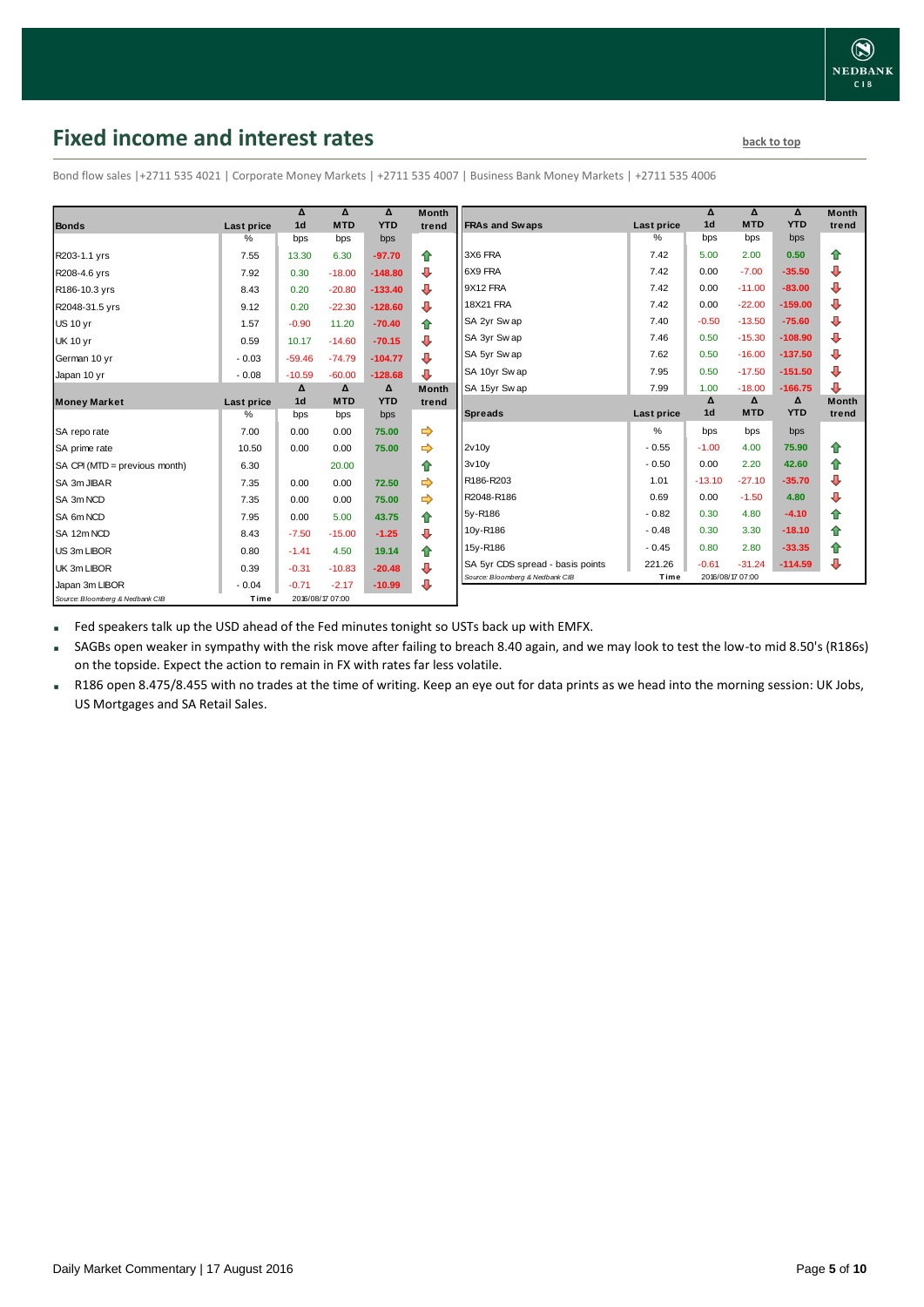# <span id="page-5-0"></span>**Equities [back to top](#page-0-0)**

Cash equities | +2711 535 4030/31

### **South Africa**

- The Top40 Index managed to close up 88 points helped by gains in the resource sector after commodity prices rose.
- BIL reported a loss after tax of \$6.4bn, which was slightly ahead of estimates with the stock closing up +2.4%. the miner also cut its dividend by 77%. AGL (+3.1%) & GLN (+3.7%) also got a lift.
- A broker downgrade saw OML (-0.89%) lag in the insurance space while a disappointing trading statement saw SNT fall -3.2%
- The construction sector put in another solid performance however a stronger currency weighed on the gold sector.
- Value traded at 5pm was around R26bn with the currency at R 13.33 vs. the USD at the close.

#### **UK/Europe**

- European markets traded lower in Tuesday's trade but losses were limited thanks to gains in the resource space and positive economic data.
- A stronger Pound resulted in the FTSE100 closing down 0.68% while the DAX lost 0.58% to continue to trade in negative territory for the year.
- BHP's results were welcomed by the market with Antofagasta shares jumping after the miner reaffirmed its output for the year
- A possible merger with Praxair, saw Linde outperform however a stronger Euro weighed on automakers.

#### **USA**

- Wall Street closed near the day's lows after touching new highs on Monday with the S&P falling 0.55%.
- Hawkish comments from the Fed despite weak inflation data dented sentiment. A weak dollar provided some relief with higher oil prices lifting energy stocks
- 9 of the 10 sectors on the S&P lost ground with Telco's and utilities the hardest hit.
- In stock specific news, Home Depot saw same store sales rise 5.4% while Apple closed flat after regulatory filings showed Berkshire Hathaway acquiring shares.

#### **Asia**

- Asian markets are mostly lower this morning on the back of a weak close on Wall Street. Indonesian markets were closed for the Independence Day holiday
- Weighing on the ASX was a 2% decline in healthcare counters while BHP's share price reacted to the company's better than expected results.
- A weaker Yen supported the Nikkei with the index up 0.46% after comments the government will step in should the currency strengthen further.
- Helping the Hang Seng was reports China opened a trading link between Hong Kong and the Shenzhen exchanges while also scrapping limits foreigners have in owing local counters.

| <b>Developed Markets</b>        | Last price    | $\% \Delta$<br>$-1d$ | %Δ<br><b>MTD</b> | %Δ<br><b>YTD</b> | <b>Month</b><br>trend |
|---------------------------------|---------------|----------------------|------------------|------------------|-----------------------|
|                                 |               |                      |                  |                  |                       |
| Dow Jones                       | 18 552.02     | $-0.45$              | 0.65             | 6.47             | ⇑                     |
| Nasdag                          | 5 2 2 7 . 1 1 | $-0.66$              | 1.26             | 4.39             | ⇑                     |
| S&P 500                         | 2 178.15      | $-0.55$              | 0.21             | 6.57             | 合                     |
| DJ Eurostoxx 50                 | 3 016.19      | $-1.00$              | 0.85             | $-7.69$          | ⇑                     |
| <b>DAX</b>                      | 10 676.65     | $-0.58$              | 3.28             | $-0.62$          | 合                     |
| CAC                             | 4 4 6 0.4 4   | $-0.83$              | 0.46             | $-3.81$          | ⇑                     |
| <b>FTSE</b>                     | 6893.92       | $-0.68$              | 2.52             | 10.44            | 合                     |
| ASX200                          | 5 5 26.40     | $-0.10$              | $-0.65$          | 4.35             | ⇩                     |
| Nikkei 225                      | 16 673.77     | 0.47                 | 1.20             | $-12.40$         | ⇑                     |
| <b>MSCI World</b>               | 1730.94       | $-0.49$              | 0.53             | 4.10             | ♠                     |
|                                 |               | %∆                   | %Δ               | %Δ               | <b>Month</b>          |
| <b>Emerging Markets</b>         | Last price    | $-1d$                | <b>MTD</b>       | <b>YTD</b>       | trend                 |
| Hang Seng                       | 22 963.51     | 0.23                 | 4.90             | 4.79             | ⇑                     |
| Shanghai                        | 3 104.09      | $-0.19$              | 4.19             | $-12.29$         | ⇮                     |
| Brazil Bovespa                  | 59 145.98     | 1.45                 | 3.21             | 36.44            | ⇑                     |
| India - NSE                     | 28 085.30     | 0.07                 | 0.12             | 7.53             | ⇑                     |
| Russia Micex                    | 1975.80       | $-0.07$              | 1.60             | 12.17            | ⇑                     |
| <b>MSCI</b> Emerging            | 915.60        | $-0.03$              | 4.82             | 15.29            | ⇑                     |
|                                 |               | %∆                   | %Δ               | %Δ               | <b>Month</b>          |
| <b>SA Indices</b>               | Last price    | $-1d$                | <b>MTD</b>       | <b>YTD</b>       | trend                 |
| <b>JSE All Share</b>            | 52 396.40     | $-0.78$              | $-0.76$          | 3.36             | ⊕                     |
| Top 40                          | 45 392.84     | $-0.68$              | $-1.14$          | $-0.88$          | ⊕                     |
| Resi 10                         | 31 609.93     | $-0.99$              | 0.95             | 24.48            | ⇮                     |
| Indi 25                         | 68 621.05     | $-0.52$              | $-2.40$          | $-4.37$          | ⊕                     |
| Fini 15                         | 15 400.86     | $-1.31$              | 1.96             | 1.09             | ♠                     |
| Source: Bloomberg & Nedbank CIB | Time          |                      | 2016/08/17 07:00 |                  |                       |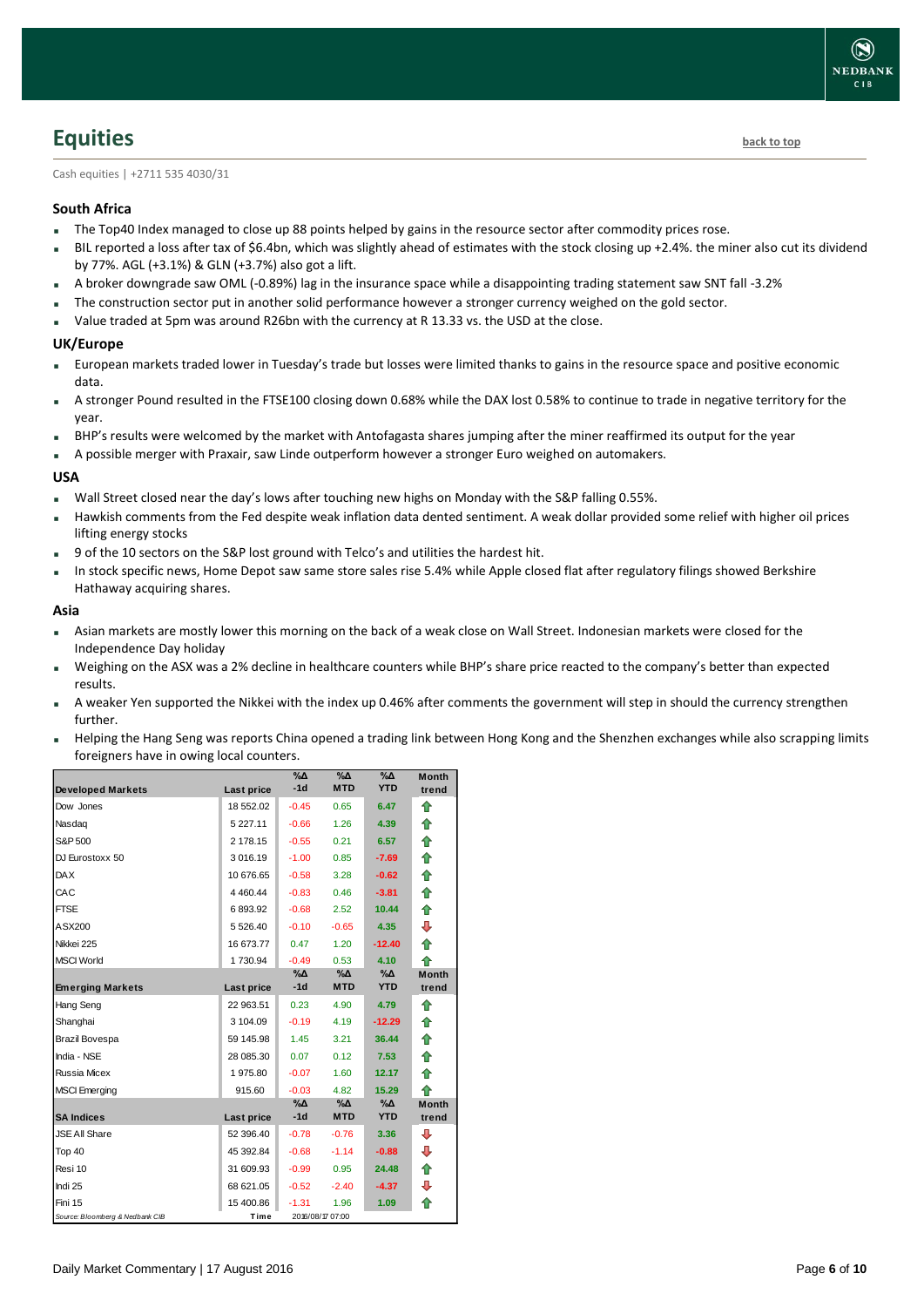# <span id="page-6-0"></span>**JSE performance [back to top](#page-0-0) back to top**

Nedbank CIB Market Commentary | CIBMarketComm@Nedbank.co.za | +27 11 295 5430

| <b>Top40 constituents</b>                                              |                      | $\sqrt{20}$<br>$-1d$ | $\overline{\mathsf{A}}$<br><b>MTD</b> | $\overline{\mathsf{A}}$<br><b>YTD</b> | <b>Month</b><br>trend |
|------------------------------------------------------------------------|----------------------|----------------------|---------------------------------------|---------------------------------------|-----------------------|
| AGL: Anglo American Plc                                                | Last price<br>154.71 | 3.08                 | 1.11                                  | 124.25                                | ⇑                     |
| AMS: Anglo American Platinum Ltd                                       | 466.13               | $-0.82$              | 5.94                                  | 151.50                                | ⇑                     |
| ANG: Anglogold Ashanti Ltd                                             | 266.24               | -10.73               | $-12.17$                              | 150.56                                | ⊕                     |
| APN: Aspen Pharmacare Holdings Lt                                      | 372.83               | $-1.89$              | $-0.58$                               | 20.47                                 | ⇩                     |
| <b>BAT: Brait Se</b>                                                   |                      | 0.08                 | $-6.55$                               | $-30.16$                              | ⇩                     |
| <b>BGA: Barclays Africa Group Ltd</b>                                  | 115.59<br>162.45     | $-1.55$              | 5.84                                  | 13.21                                 | 合                     |
| <b>BID: Bid Corp Ltd</b>                                               |                      | $-1.49$              | $-4.30$                               |                                       | ⇩                     |
| BIL: Bhp Billiton Plc                                                  | 247.87<br>182.29     | 1.27                 | 5.07                                  | 4.80                                  | ⇑                     |
| BTI: British American Tobacco Plc                                      |                      | $-0.85$              | $-2.82$                               | $-1.81$                               | ⇩                     |
|                                                                        | 857.36               |                      |                                       |                                       | ⇩                     |
| CCO: Capital & Counties Propertie<br>CFR: Financiere Richemont-Dep Rec | 50.12                | 0.24                 | $-6.49$<br>$-1.62$                    | $-51.10$<br>$-25.25$                  | ⇩                     |
|                                                                        | 83.42                | 0.28                 | 2.86                                  | 17.56                                 | ⇑                     |
| CPI: Capitec Bank Holdings Ltd<br>DSY: Discovery Ltd                   | 633.11<br>126.25     | $-0.34$<br>$-0.98$   | 1.01                                  | $-5.04$                               | ✿                     |
| FFA: Fortress Income Fund Ltd-A                                        | 16.54                | $-1.31$              | $-1.49$                               | 2.86                                  | ⇩                     |
| FFB: Fortress Income Fund Ltd                                          | 33.60                | $-2.78$              | $-7.95$                               | $-3.53$                               | ⇩                     |
| FSR: Firstrand Ltd                                                     | 49.89                | $-1.01$              | 2.68                                  | 17.75                                 | 合                     |
| GRT : Grow thpoint Properties Ltd                                      | 27.34                | $-0.58$              | 3.76                                  | 17.69                                 | ✿                     |
| INL: Investec Ltd                                                      | 86.25                | $-0.10$              | 3.11                                  | $-21.23$                              | ✿                     |
| INP: Investec Plc                                                      | 87.00                | 0.58                 | 5.22                                  |                                       | 合                     |
| <b>ITU: Intu Properties Plc</b>                                        |                      |                      |                                       | -20.97<br>$-27.68$                    | ⊕                     |
| MEI: Mediclinic International Plc                                      | 53.46                | $-1.80$              | $-3.12$<br>$-2.03$                    | 0.86                                  | ⇩                     |
| MND: Mondi Ltd                                                         | 192.03               | 0.76                 |                                       |                                       | ₽                     |
| MNP: Mondi Plc                                                         | 279.29               | $-1.22$              | $-0.67$                               | -9.11                                 | ₽                     |
|                                                                        | 279.98               | $-0.48$              | $-0.06$                               | $-9.25$                               | 合                     |
| MRP: Mr Price Group Ltd                                                | 234.10               | $-2.35$              | 2.27                                  | 17.05<br>$-2.85$                      | ⇩                     |
| MTN: Mtn Group Ltd                                                     | 129.10               | $-0.84$              | -7.97                                 | 17.66                                 | ⇑                     |
| NED: Nedbank Group Ltd                                                 | 221.92               | -1.37                | 11.52                                 | 0.71                                  | ⇩                     |
| NPN: Naspers Ltd-N Shs<br>NTC: Netcare Ltd                             | 2 135.00             | 0.47                 | $-2.05$                               |                                       | ⇑                     |
| OML: Old Mutual Plc                                                    | 32.65<br>36.90       | $-1.09$              | 1.56<br>$-4.53$                       | $-3.69$<br>$-10.98$                   | ⇩                     |
| RDF: Redefine Properties Ltd                                           | 11.82                | $-1.76$<br>$-1.09$   | $-1.42$                               | 21.86                                 | ⊕                     |
| REI: Reinet Investments Sa-Dr                                          | 30.68                | 1.12                 | $-1.51$                               | $-3.76$                               | ⇩                     |
| REM: Remgro Ltd                                                        | 263.01               | $-2.68$              | 1.08                                  | 7.26                                  | ✿                     |
| RMH: Rmb Holdings Ltd                                                  | 63.70                | $-1.45$              | 2.41                                  | 14.55                                 | ⇑                     |
| RMI: Rand Merchant Investment Hol                                      | 44.20                | $-1.41$              | $-0.23$                               | 14.18                                 | ⇩                     |
| SAB: Sabmiller Plc                                                     | 755.11               | $-0.75$              | -6.36                                 | -19.54                                | ⇩                     |
|                                                                        |                      |                      |                                       | 29.08                                 | ⇑                     |
| SBK: Standard Bank Group Ltd<br>SHP: Shoprite Holdings Ltd             | 146.51<br>206.75     | $-3.29$              | 5.75                                  | 44.32                                 | ⇑                     |
|                                                                        |                      | $-0.93$              | 1.70                                  |                                       |                       |
| SLM: Sanlam Ltd<br>SNH: Steinhoff International H Nv                   | 69.01                | $-0.99$              | 5.52                                  | 13.99                                 | ✿                     |
|                                                                        | 90.02                | 1.26                 | 2.56                                  | 14.66                                 | ✿                     |
| SOL: Sasol Ltd                                                         | 375.10               | $-2.32$              | 1.72                                  | $-10.56$                              | ✿<br>⇩                |
| TBS: Tiger Brands Ltd<br>VOD: Vodacom Group Ltd                        | 388.00               | $-1.66$              | $-0.48$                               | 22.61                                 |                       |
| WHL: Woolw orths Holdings Ltd                                          | 158.15<br>91.29      | $-1.77$<br>$-2.99$   | -1.73<br>2.08                         | 3.77<br>-8.85                         | ⊕                     |
| Source: Bloomberg & Nedbank CIB                                        | Time                 |                      | 2016/08/17 07:00                      |                                       |                       |

Daily Market Commentary | 17 August 2016 **Page 7** of 10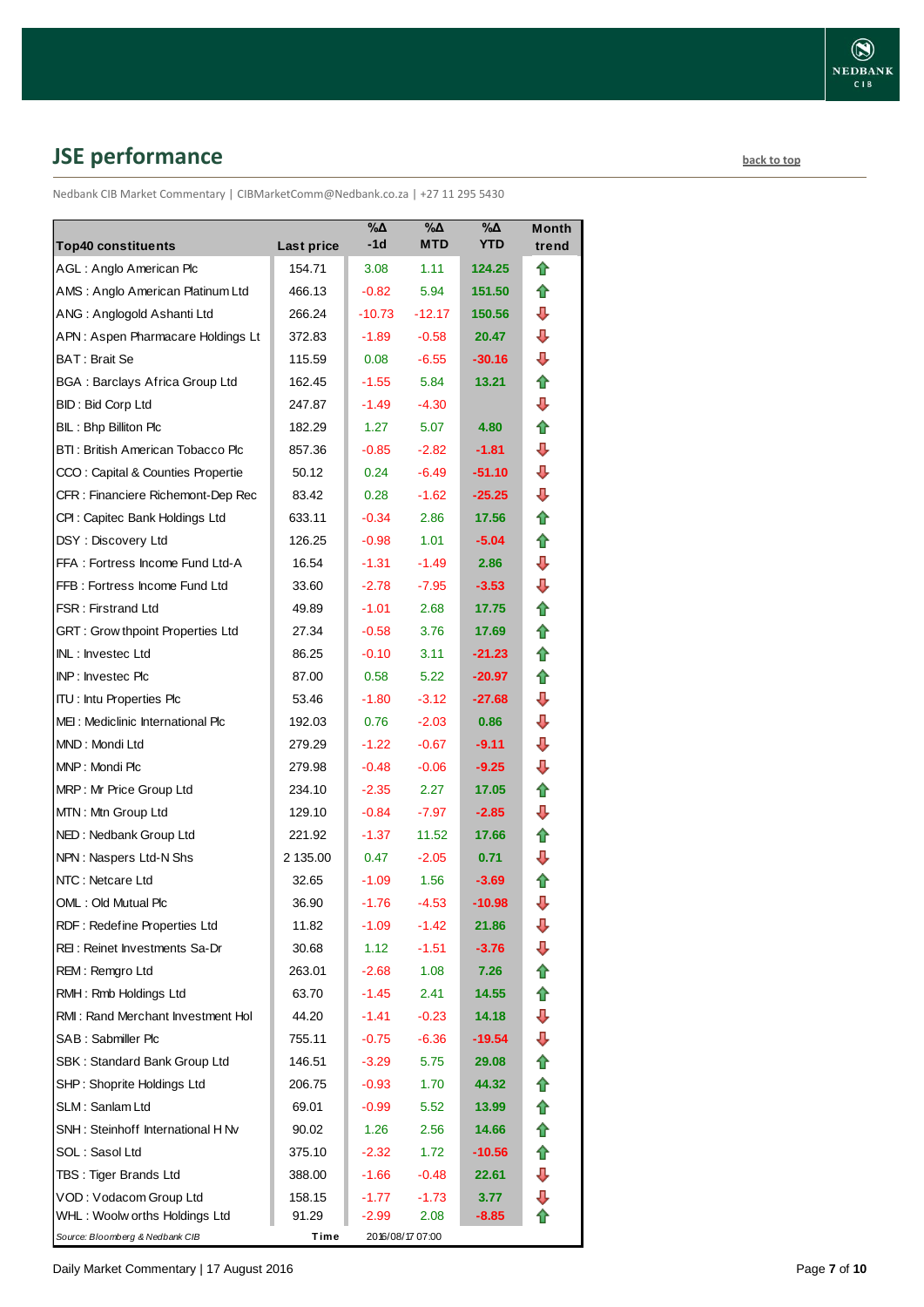# <span id="page-7-0"></span>**Economic calendar [back to top](#page-0-0) back to top**

Nedbank CIB Market Commentary | CIBMarketComm@Nedbank.co.za | +27 11 295 5430

| Time   | Country   | Event                                                  | Period     | Survey                   | Actual            | Prior    | <b>Revised</b>           |
|--------|-----------|--------------------------------------------------------|------------|--------------------------|-------------------|----------|--------------------------|
| 16-Aug |           |                                                        |            |                          |                   |          |                          |
| 10:30  | UK        | CPI YoY                                                | Jul        | 0.50%                    | 0.60%             | 0.50%    | $\overline{\phantom{m}}$ |
| 10:30  | UK        | PPI Input NSA YoY                                      | Jul        | 2.00%                    | 4.30%             | $-0.50%$ | $\overline{a}$           |
| 11:00  | EC        | <b>Trade Balance SA</b>                                | Jun        | $\overline{\phantom{m}}$ | 24.3 <sub>b</sub> | 24.5b    | 24.6b                    |
| 11:00  | EC        | <b>Trade Balance NSA</b>                               | Jun        | 26 <sub>b</sub>          | 29.2 <sub>b</sub> | 24.6b    | $\overline{\phantom{m}}$ |
| 11:00  | <b>GE</b> | ZEW Survey Current Situation                           | Aug        | 50.3                     | 57.6              | 49.8     | $-$                      |
| 11:00  | GE        | <b>ZEW Survey Expectations</b>                         | Aug        | 2                        | 0.5               | $-6.8$   | $\overline{\phantom{a}}$ |
| 11:00  | EC        | <b>ZEW Survey Expectations</b>                         | Aug        | $\overline{\phantom{a}}$ | 4.6               | $-14.7$  | $-$                      |
| 14:30  | US        | <b>Housing Starts</b>                                  | Jul        | 1176k                    | 1211k             | 1189k    | $\overline{a}$           |
| 14:30  | US        | <b>Housing Starts MoM</b>                              | Jul        | $-1.10%$                 | 2.10%             | 4.80%    | 5.10%                    |
| 14:30  | US        | <b>Building Permits</b>                                | Jul        | 1160k                    | 1152k             | 1153k    | $\overline{\phantom{m}}$ |
| 14:30  | US        | <b>Building Permits MoM</b>                            | Jul        | 0.60%                    | $-0.10%$          | 1.50%    | $\overline{a}$           |
| 14:30  | US        | CPI YoY                                                | Jul        | 0.90%                    | 0.80%             | 1.00%    | --                       |
| 14:30  | US        | CPI Ex Food and Energy YoY                             | Jul        | 2.30%                    | 2.20%             | 2.30%    | $\overline{a}$           |
| 14:30  | US        | Real Avg Weekly Earnings YoY                           | Jul        | $\overline{\phantom{a}}$ | 1.40%             | 1.20%    | --                       |
| 15:15  | US        | <b>Industrial Production MoM</b>                       | Jul        | 0.20%                    | 0.70%             | 0.60%    | 0.40%                    |
| 15:15  | US        | Capacity Utilization                                   | Jul        | 75.60%                   | 75.90%            | 75.40%   | $\overline{a}$           |
| 15:15  | US        | Manufacturing (SIC) Production                         | Jul        | 0.20%                    | 0.50%             | 0.40%    | 0.30%                    |
| 17-Aug |           |                                                        |            |                          |                   |          |                          |
| 10:30  | UK        | Jobless Claims Change                                  | Jul        | 8.0k                     | $\overline{a}$    | 0.4k     | $-$                      |
| 10:30  | UK        | Average Weekly Earnings 3M/YoY                         | Jun        | 2.40%                    | --                | 2.30%    | $\overline{\phantom{m}}$ |
| 10:30  | UK        | ILO Unemployment Rate 3Mths                            | Jun        | 4.90%                    | $-$               | 4.90%    | $\overline{\phantom{a}}$ |
| 13:00  | US        | <b>MBA Mortgage Applications</b>                       | 12-Aug     | $\overline{a}$           | $\overline{a}$    | 7.10%    | --                       |
| 13:00  | SA        | <b>Retail Sales Constant YoY</b>                       | Jun        | 3.80%                    |                   | 4.50%    |                          |
| 20:00  | US        | U.S. Fed Releases Minutes from July 26-27 FOMC Meeting |            |                          |                   |          |                          |
| 20:00  | US        | <b>FOMC Meeting Minutes</b>                            | $27 -$ Jul | $\overline{\phantom{a}}$ | $- -$             | --       |                          |

Source: Bloomberg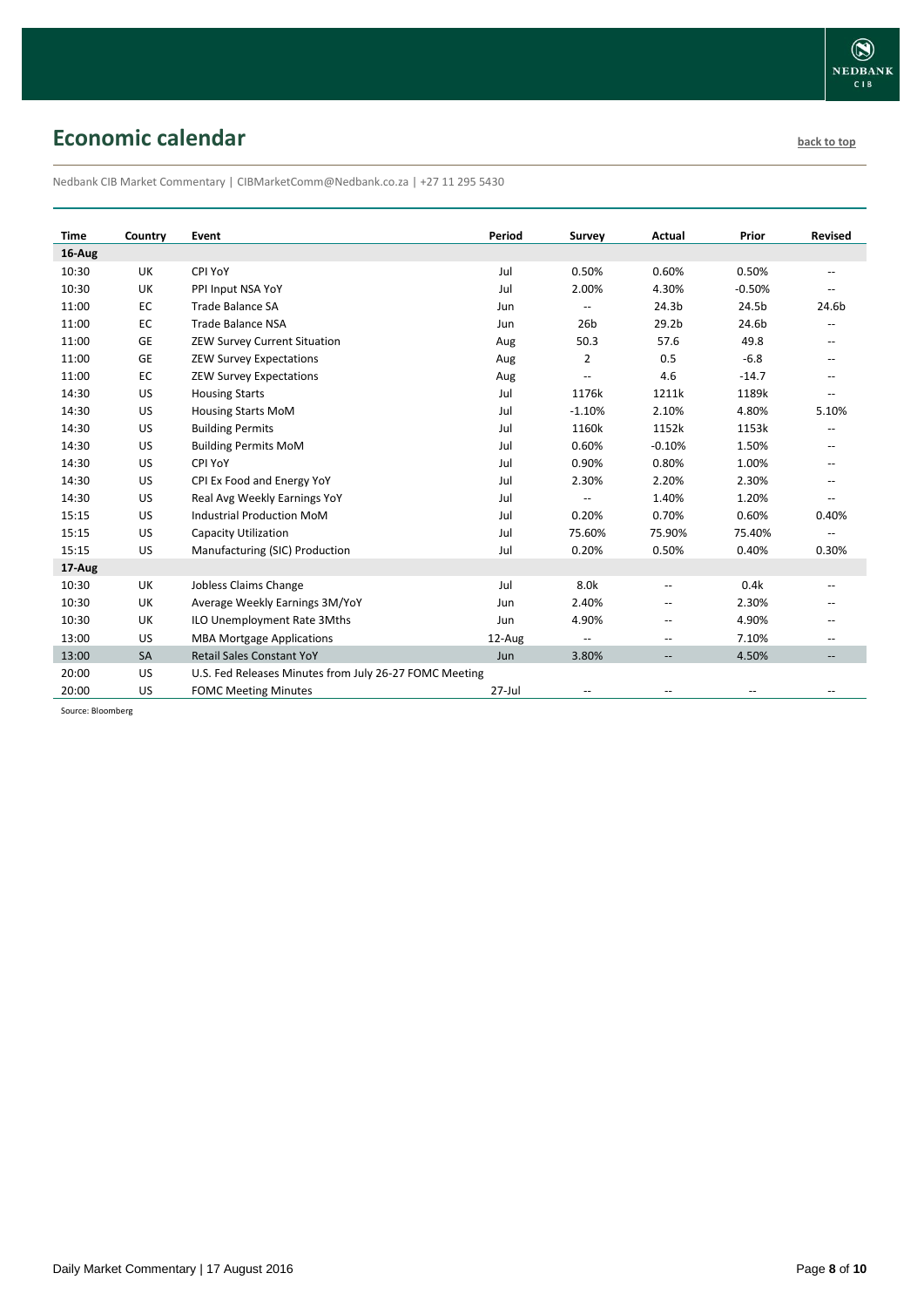## <span id="page-8-0"></span>**Contacts**

**Head: Strategic Research Mohammed Yaseen Nalla, CFA** (011) 295 5430

**ALM Portfolio Management** (011) 535 4042

**Equities Sales and Distribution** (011) 535 4030/31

**Forex Institutional Sales Desk** (011) 535 4005

**Interest Rate Swaps & FRA's Trading** (011) 535 4004

**Money Market Institutional Sales Desk** (011) 535 4008

**Treasury: Economic Analyst Reezwana Sumad** (011) 294 1753

**Bond Trading** (011) 535 4021

**Forex Business Banking Sales Desk** (011) 535 4003

**Forex Retail Sales Desk** (011) 535 4020

**Money Market Business Banking Sales Desk** (011) 535 4006

**Non Soft & Soft Commodities Trading** (011) 535 4038

**Credit Derivatives**  (011) 535 4047

**Forex Corporate Sales Desk** JHB (011) 535 4002; DBN (031) 327 3000; CTN (021) 413 9300

**Inflation Trading** (011) 535 4026

**Money Market Corporate Sales Desk** JHB (011) 535 4007; DBN (031) 327 3000; CTN (021) 413 9300

**Preference shares desk** (011) 535 4072